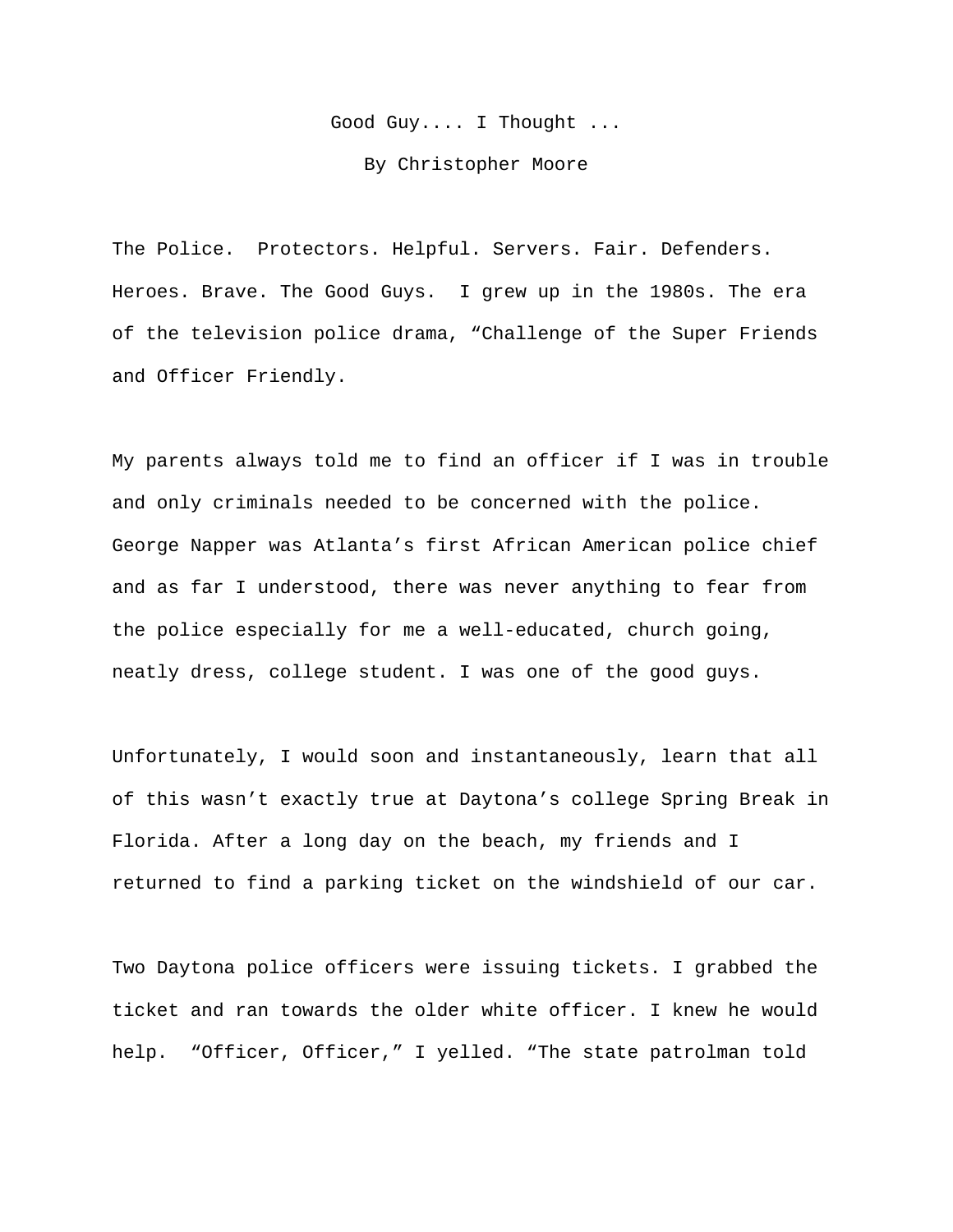us it would be okay to park here." Being the good citizens we were, of course we had asked.

He laughed. "They don't know anything," he replied with a smile. I laughed. He laughed. We all laughed. "Sir. Officer, We're broke college students. How can we take care of this?" I leaned in and I placed my arm around his shoulders

The younger white officer, who had been writing more car tickets turned and ran directly to towards me with his hand on his baton. It was happening so quickly, I had no time to react. In an instant we were practically nose to nose as his hand remained glued to his waist. I never expected that response. I froze. This was it. My mind was racing. I was powerless. As images of the police force using their batons on minorities during the Civil Rights movement swirled in my head, I felt my body going into shock. I was just confused. How could this be happening? How could this be happening to me? Well-educated, church going, neatly dress, college student.

I am a good guy. I thought.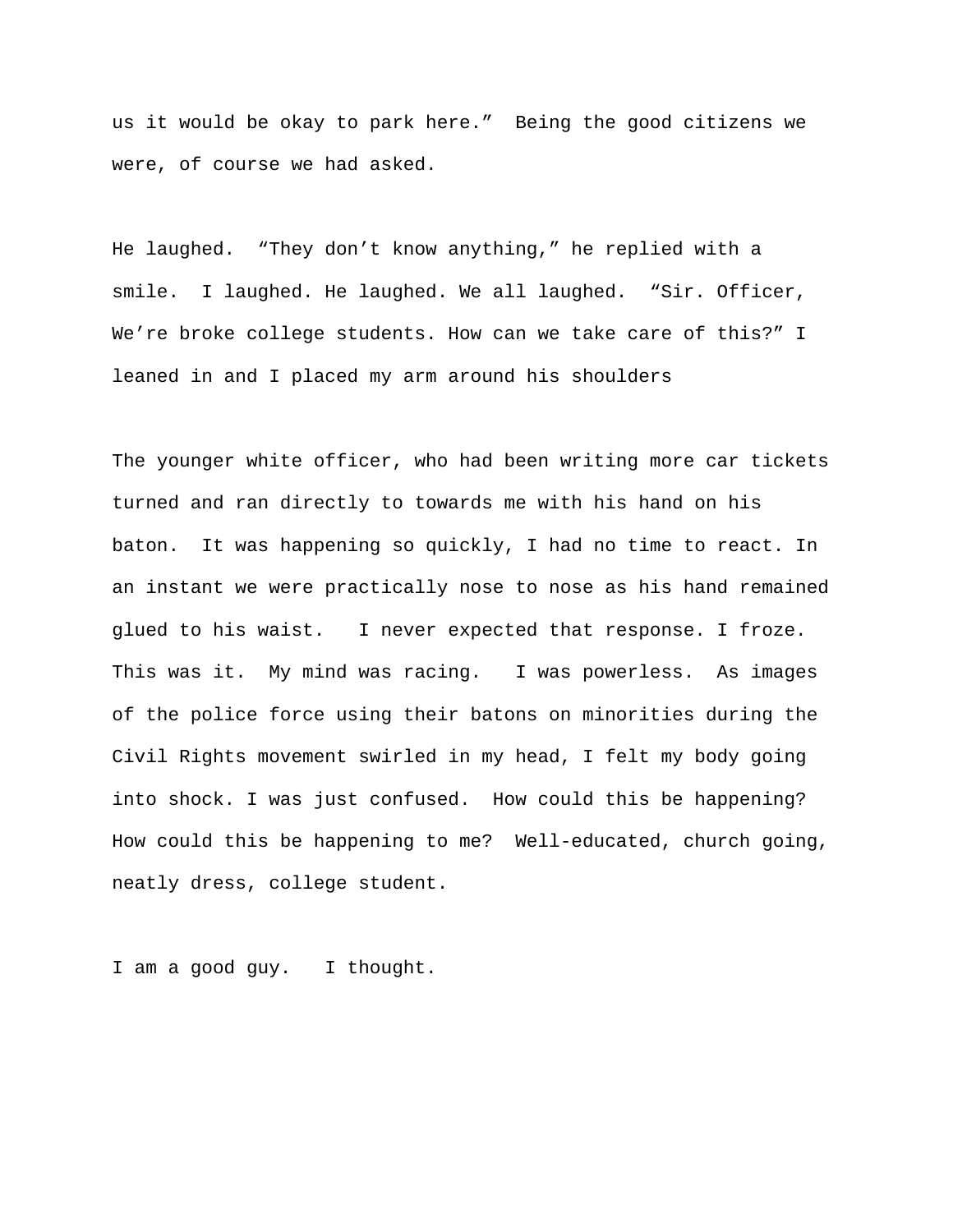None of this mattered to this younger officer. My past, my family, my hard work. None of this seemed to matter. He wasn't asking questions.

He stood there, lips pursed, with piercing eyes, and his hand on his baton. My future blurred. Fear. Would I have a police record? Would I be injured? Would my life end here?

Then all of a sudden, I heard, "Woah. Woah. Woah. They're just kids! They're just kids!" the older white officer said in our defense, raising his hand and motioning the younger white officer to stand down. The younger officer backed away. He turned and we watched him just walk down the street, as if none of it happened. Without a word, the older officer patted me on the shoulder, looked in my eyes, and just walked away.

All of the joy and fun I had just experienced during the day during was snatched away. Worse than that, the loss, the joy, the loss of security, the sense of fairness from the law enforcement – it was snatched away. It was taken away.

Over the years, I have I thought about that day often. Each time I see a police car in my rearview mirror or see an officer in the street, I wonder who they are. How do they behave.